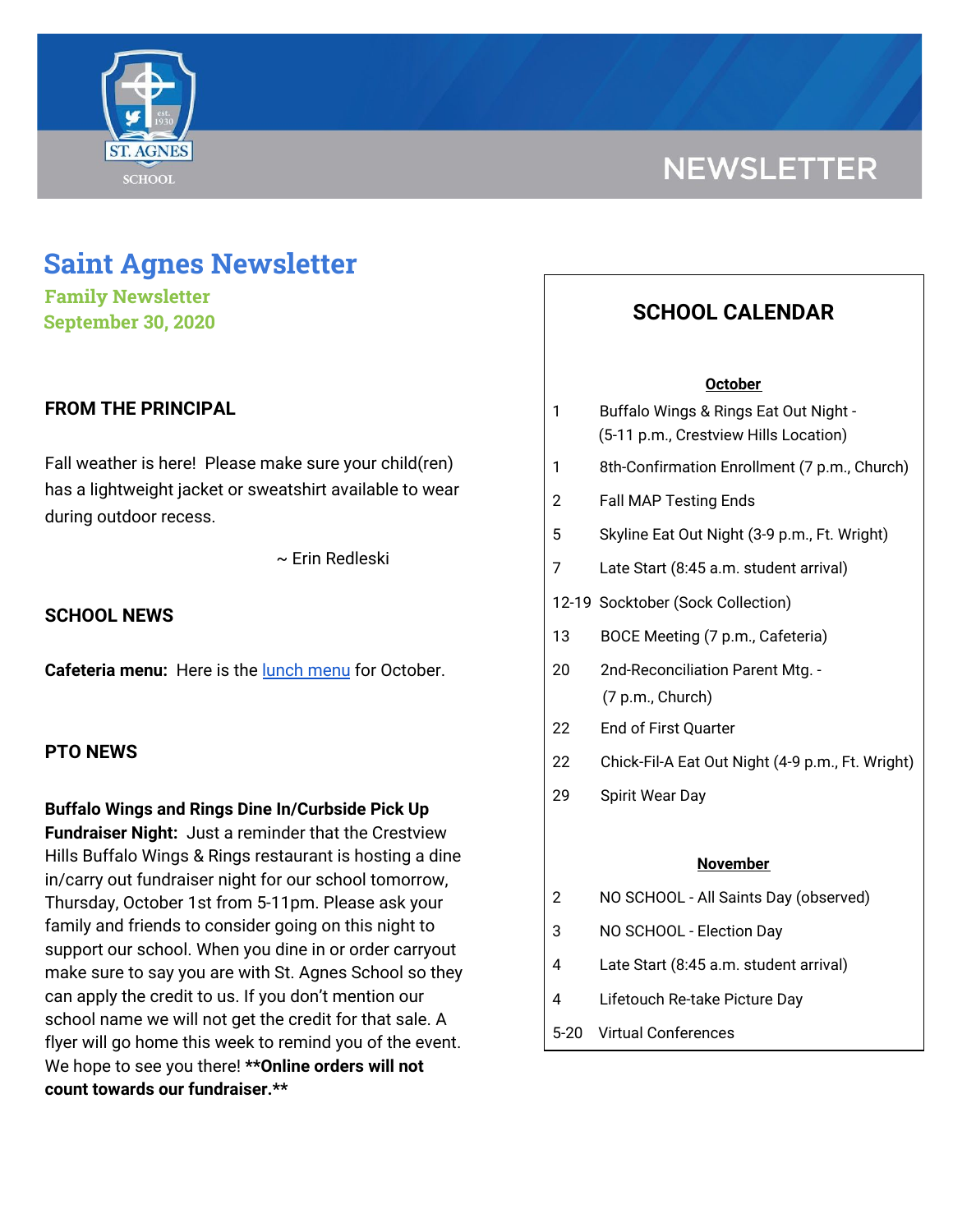#### **PTO NEWS** (continued)

**Skyline Night**: We are also keeping our Skyline - Ft. Wright eat out night tradition this year! The first Monday of every month will be Skyline night. We will kick off the year on Monday, October 5th from 3-9. When you dine in or order carryout make sure to say you are with St. Agnes School so they can apply the credit to us. If you don't mention our school name we will not get the credit for that sale. Please tell your family, friends and neighbors to come out and support us! The dining room is not at full capacity yet due to COVID, so please also use the drive in and carry out to place orders.

**Leeta Ruth Boutique October Deal**: For the month of October, the boutique Leeta Ruth in Ludlow, KY will donate 20% of all proceeds back to St. Agnes. Leeta Ruth Boutique was inspired by the recognition that style, happiness and community make a difference. A space that is welcoming, creative and peaceful allows women to step out of their busy devoted lives to experience personal attention and celebrate their own unique style. The boutique has fun clothes, accessories, and bags – with most items under \$65. To shop at Leeta Ruth and give back to St. Agnes, FB message Kim Hoyt at Leeta Ruth Boutique ([https://www.facebook.com/leetaruthboutique/\)](https://www.facebook.com/leetaruthboutique/), Instragram DM (@leetaruthboutique) or e-mail Kim (leetaruthboutique@gmail.com) to arrange a time to stop in and shop (Leeta Ruth is 'by appointment'). Let her know you are shopping for St. Agnes. Leeta Ruth can accompany groups of up to 8 and you are welcome to bring in drinks or food to make it a Girls Night/Day Out!

#### **PARISH NEWS**

**Women's Bible Study**: Do you desire to grow in your Catholic faith? Would you like to connect with other women in our parish community? Are you searching for something more in your life? We invite you to consider joining Walking with Purpose, a women's Catholic Bible study, this fall at Saint Agnes. Weekly group sessions are starting on Tuesdays, beginning Oct. 12th. We will have a morning session from 9:30-10:30am and an evening session from 7:00-8:00pm. We are still discussing the details on where and how those meetings will take place, but more information will be coming soon! Opening Your Heart**,** our foundational study, is designed for a woman new to WWP with or without any Bible study experience; come as you are to learn how the Scriptures apply to our everyday lives. Our second study, designed for women who have already finished Opening Your Heart, is Keeping in Balance. It takes us on a journey throughout Scripture as we discover the relevance of Old and New Testament wisdom to our daily challenges. The mission of Walking with Purpose is to help every Catholic woman and girl in America to open her heart to Jesus Christ. Interested in learning more? Contact Stephanie Ritz at saintagneswwp@gmail.com or visit Walking with Purpose online at [www.walkingwithpurpose.com](http://www.walkingwithpurpose.com/) for more information. If you are ready to sign up, please see the [attached](https://school.saintagnes.com/wp-content/uploads/2020/09/2020-Fall-WWP-Registration.pdf) sign up [form.](https://school.saintagnes.com/wp-content/uploads/2020/09/2020-Fall-WWP-Registration.pdf) We hope to see you soon!

#### **Mission Statement of Saint Agnes School**

Saint Agnes School exists to provide excellence in Catholic education while inspiring and empowering our students to live the Gospel message of Jesus Christ. As compassionate and faithful Christians, we continue to pursue our spiritual journey, achieve our highest academic potential, and be stewards of the Catholic faith to others.